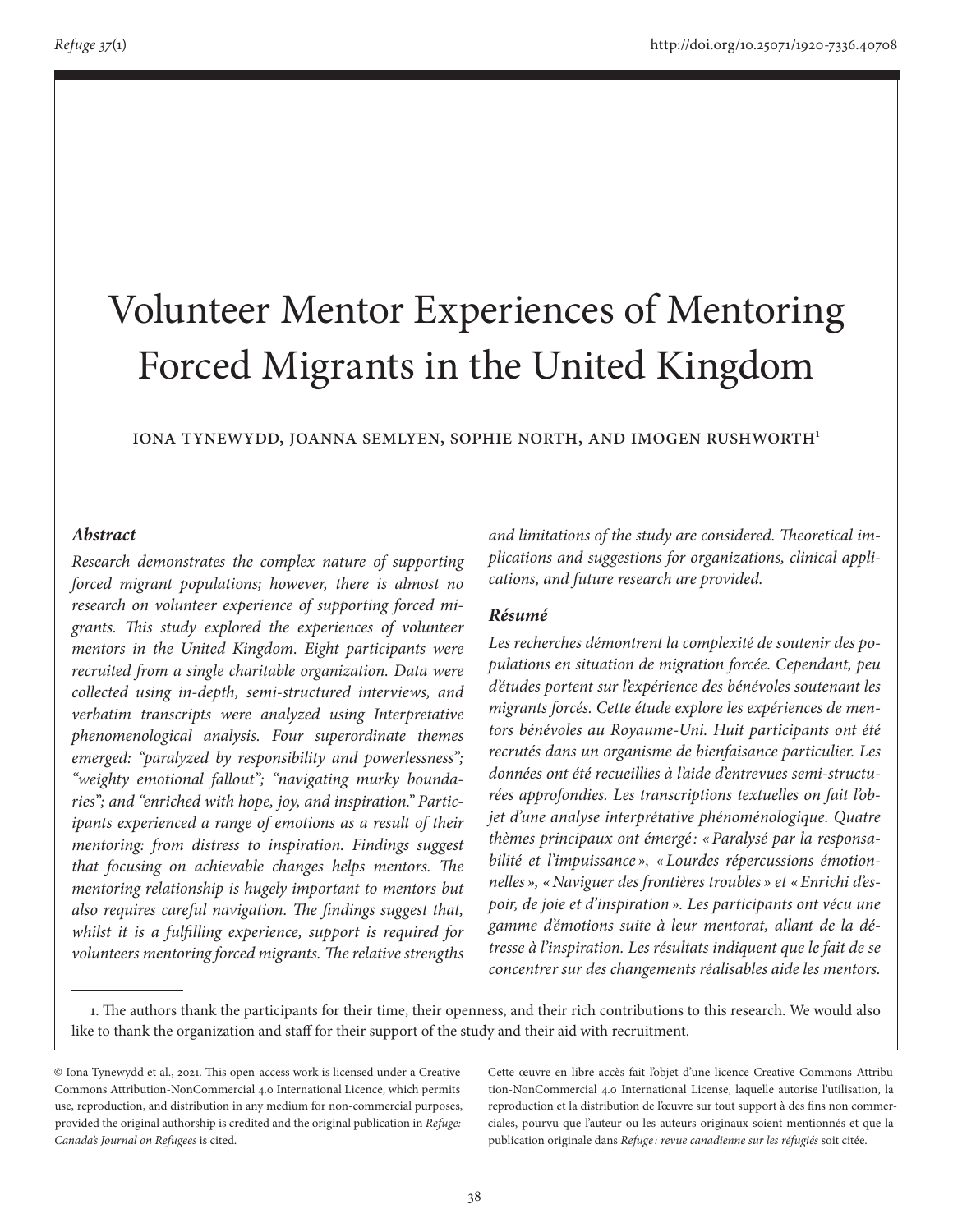*La relation de mentorat a une énorme importance pour les mentors mais demande aussi une navigation prudente. Les résultats indiquent que bien qu'il s'agisse d'une expérience enrichissante, un soutien pour les bénévoles qui agissent comme mentors auprès des migrants forcés est requis. Les forces et limites relatives de l'étude sont prises en compte. Nous abordons les implications théoriques de nos résultats et offrons des suggestions pour les organisations, le milieu clinique et la recherche future.*

It is well documented that forced migrants typically experience numerous traumatic events (Ellis et al., 2007;<br>Neuner et al., 2004). This population has exacerbated rates of post-traumatic stress disorder (PTSD) and other t is well documented that forced migrants typically experience numerous traumatic events (Ellis et al., 2007; Neuner et al., 2004). This population has exacerbatmental health difficulties associated with trauma (Morgan et al., 2017). A systematic review of the literature (Fazel et al., 2005) estimated a prevalence of 7%–17% of diagnosed PTSD in refugee populations. High rates of co-morbidity with other mental health difficulties, namely depression, were found. This estimate does not, however, account for those who have not accessed services or with unrecognized difficulties. Supporting this population can therefore be challenging and is associated with a wide range of psychological implications for health-care professionals (Century et al., 2007; Robertshaw et al., 2017).

Several models seek to explain the effects, including benefits and challenges, of working with traumatized populations. It is proposed that responses akin to direct traumatic experience, such as loss of predictability of the world and shattered beliefs, occur (Barrington & Shakespeare-Finch, 2013; Ehlers & Clark, 2000), resulting in experiences and behaviours like those in PTSD (Lusk & Terrazas, 2015). Beneficial psychological changes, including growth in self-perception, interpersonal relationships, and life philosophies, may also occur (Tedeschi & Calhoun, 1996) for those working with traumatized populations. Ludick and Figley's (2017) compassion fatigue resilience model proposes a framework whereby empathic concern and exposure to suffering contribute to development of secondary traumatic stress, which is influenced by additional factors (such as selfcare) to create compassion fatigue resilience. Protective factors contribute to this state wherein adaptation and coping abilities have been attained. However, the authors highlight that specialist training is often required to access protective factors. Although these models acknowledge some complexity in experience of working with traumatized populations and the importance of social context, they do not seek to explore the phenomenon of this experience. Qualitative, phenomenological exploration of experience can inform our understanding of this complex process and further our

psychological understanding of the meanings ascribed to supporting forced migrants. This could improve support for those supporting forced migrants whilst contributing to the theoretical literature.

# *Professional Experiences in Supporting Forced Migrants*

A wealth of qualitative literature indicates that professionals who support forced migrants can experience complex emotions and profound changes. High levels of distress are consistently reported, particularly when hearing about forced migrants' traumatic experiences. This has been conceptualized as "vicarious trauma" and "burnout" in health-care professionals and psychological therapists (Barrington & Shakespeare-Finch, 2013, 2014; Hernandez-Wolfe et al., 2015; Splevins et al., 2010). A study of 12 refugee centre staff holding practical and supportive roles highlighted the range and scale of clients' difficulties and the pressure this carried for them, describing structures they worked within as limiting (Guhan & Liebling-Kalifani, 2011). Some participants cited feeling overwhelmed and traumatized. Whilst this study offers important insights into experiences of employees supporting forced migrants, lack of clarity about participant job title, role, and training makes the content difficult to contextualize. In a novel thematic analysis with 13 counsellors working with forced migrants, participants described themselves as feeling conflicted and sometimes helpless (Century et al., 2007). They described uncertainty about appropriate responses to clients' harrowing stories and distress and feeling unsupported as the result of limited resources. Moreover, interpreters working with forced migrants described intense feelings, mirroring the clients' emotions, when listening to their accounts, particularly when they had had similar experiences (Splevins et al., 2010).

Studies consistently highlight the importance of personal coping strategies but also training, supervision, and management of these distressing experiences. Individualized coping strategies aid management of feeling shock and distress (Barrington & Shakespeare-Finch, 2013; Guhan & Liebling-Kalifani, 2011; Splevins et al., 2010). However, supervision may be useful for making sense of traumatic accounts heard.

In addition to difficulties in listening to distressing accounts, several studies have also identified difficulties with boundaries for professionals working with forced migrant populations. For example, interpreters experienced problems identifying appropriate boundaries because they lacked training and supervision (Splevins et al., 2010). Counsellors also experienced boundaries as harder to maintain because the population had "specialist needs" (Century et al., 2007). However, explicit exploration of how and why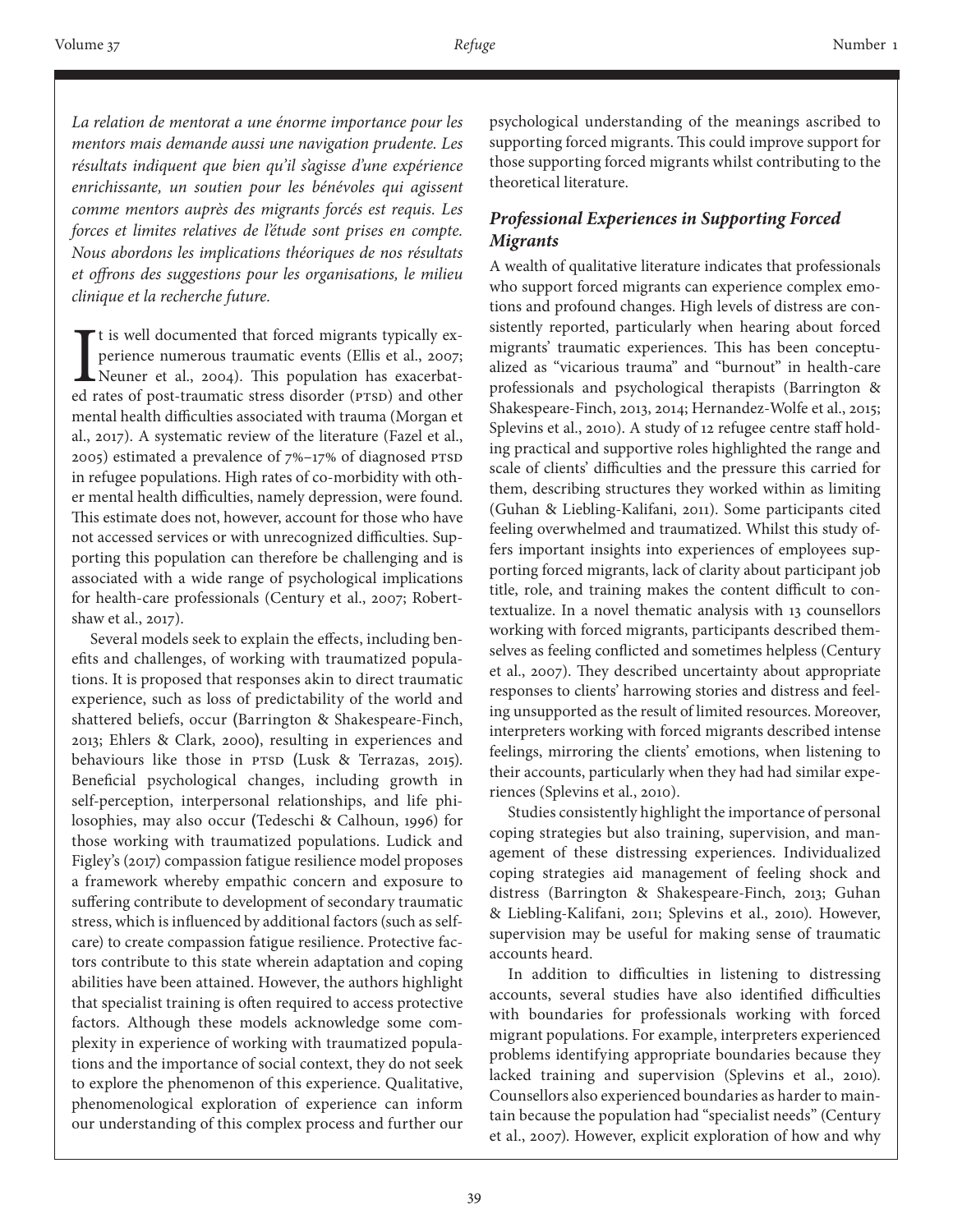boundary maintenance was challenging for counsellors was omitted from the study.

The benefits to working with forced migrants are also reported. Therapists described their work as meaningful and rewarding, some reflecting existentiality and personal circumstances (Apostolidou, 2016a; Schweitzer et al., 2015). They spoke of feeling wiser, "richer," or "deeper," and more able to live in the moment because of their work. Interpreters also reported improvement in personal qualities and life outlook (Splevins et al., 2010). Not-for-profit staff felt their work reinforced their beliefs and values and gained enjoyment from seeing clients "grow" (Guhan & Liebling-Kalifani, 2011), although staff roles were combined in the study, meaning specific associated roles cannot be identified. These benefits were sometimes conceptualized as "vicarious post-traumatic growth" or "vicarious resilience" (Barrington & Shakespeare-Finch, 2014), and these vicarious responses were described as "transformative" for trauma therapists (Hernandez-Wolfe et al., 2015).

## *Volunteer Experiences in Supporting Forced Migrants*

Volunteers are commonly involved in supporting forced migrants in the United Kingdom; however, they seldom have professional experience and training to draw upon and may not be offered supervision (Wren, 2007). Wren raises concerns about the reactive nature of service provision and large responsibility placed on voluntary and charitable sectors to meet needs unmet by statutory services. Furthermore, research with 25 volunteer organizations offering befriending programs for refugees in Australia, Canada, England, and the United States indicates that organizations feel their volunteers can become overwhelmed by refugees' complex needs and traumatic experiences (Behnia, 2007). Given these factors and the findings regarding professionals' responses to hearing forced migrants' stories, and the reference to the value of supervision, it is therefore important to consider the experiences of volunteers supporting forced migrants.

Only one study regarding volunteers was identified. Jones and Williamson (2014) sought to explore the roles, motivations, and experiences of eight volunteers working in Glasgow with forced migrants using a framework analysis. Some described their relationship with those they supported as a friendship and named these relationships as the most positive aspect of their work. Participants reported finding it particularly stressful and upsetting when those they supported were refused asylum or made destitute. Boundaries and directly and indirectly witnessing traumatic events were identified as a struggle; however, this was not explored. All participants placed value on organizational support, but most felt little was available—partly as the result of resource

and funding limitations. Whilst this study provides some understanding of volunteers' experiences, it is brief and acknowledges the limited insight it provides, emphasizing the need for further research.

In summary, studies demonstrate the complex nature of experiences in working with forced migrant populations. Although several studies seek to document and explore the experiences of professionals, there is almost no research about volunteers' experiences. Research has highlighted the challenge in listening to the traumatic accounts and stories of forced migrants, the importance of training and supervision, and difficulties with boundary maintenance. Although volunteers may have access to less support for their own needs than employed professionals do, they are often relied upon to support forced migrants in the United Kingdom. This study therefore aims to explore the experiences of volunteer mentors supporting forced migrants in the United Kingdom.

#### *Research Question*

Since this study is discovery orientated, the study research question is broad and open-ended: What are the experiences of volunteers supporting forced migrants in the United Kingdom?

A secondary question, given professionals' experiences of hearing forced migrants' stories, is: How do volunteers make sense of the stories they hear in their roles?

## *Method*

#### *Design*

A qualitative design employing individual semi-structured interviews and interpretative phenomenological analysis (IPA) was used to generate in-depth accounts of experience (Smith et al., 2009). IPA is a popular and well-used research method, frequently utilized within psychology when addressing phenomenological research questions. Moreover, IPA is a recognized research method for exploring refugee experience from a phenomenological perspective (e.g., Rosbrook & Schweitzer, 2010; Schweitzer & Steele, 2008).

IPA was considered appropriate, given the lack of prior research and interest in exploring individuals' lived experiences of this phenomenon within its context (Pietkiewicz & Smith, 2014). Shinebourne (2011) details the theoretical underpinnings of IPA and outlines how these are informed by Heidegger, Merlau-Ponty, and Sartre's phenomenological and existential works. There is not an overall agreement between different philosophers and researchers on the matter of phenomenology; however, the authors of this article take an epistemological and ontological position grounded in critical-realism and contextualism (Bryman, 2012). This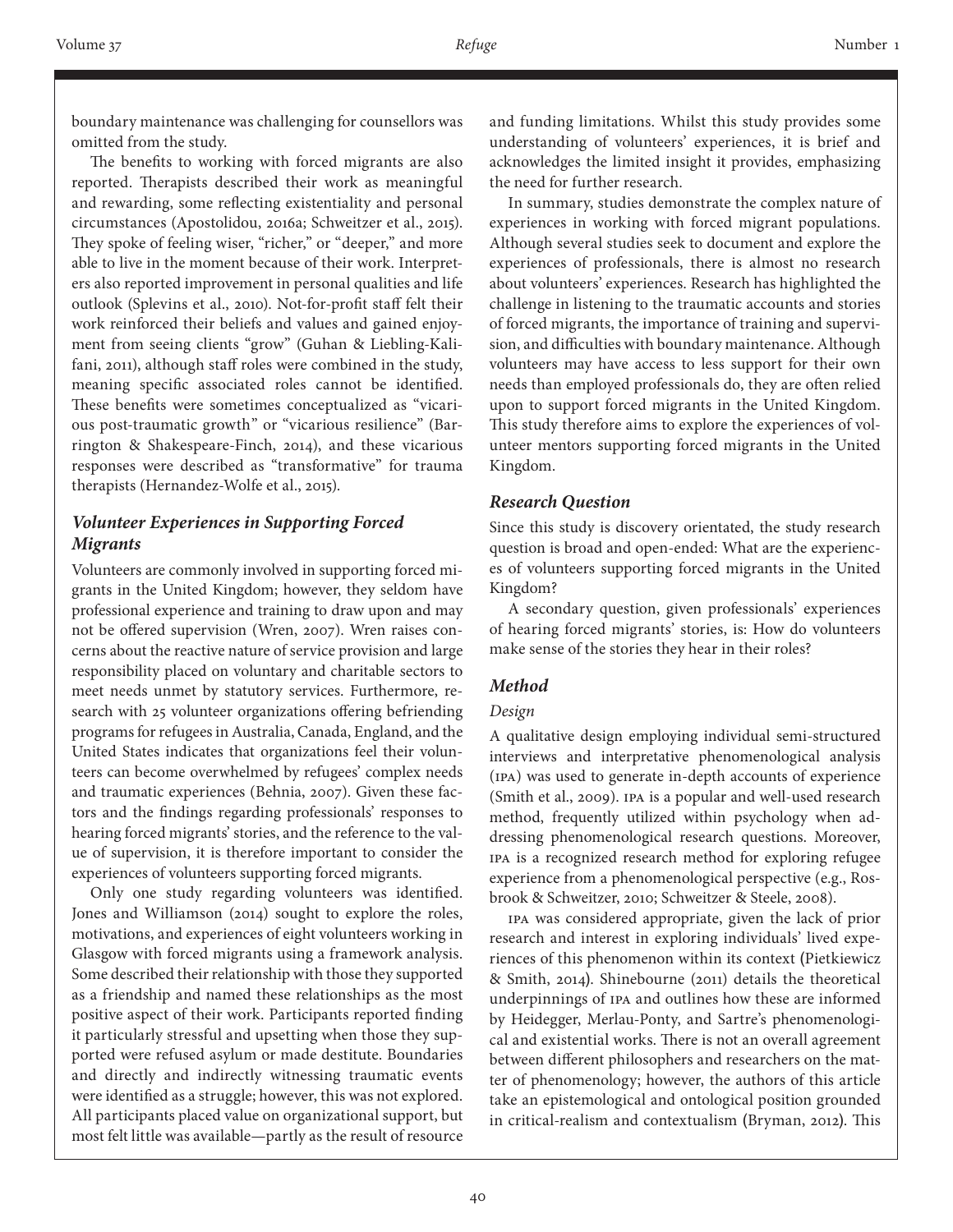position is most consistent with IPA, thus making it the most appropriate methodology to explore the research questions in this study.

Ethical approval was obtained from the Faculty of Medicine and Health Sciences Research Ethics Committee at the University of East Anglia.

#### *Participants*

Participants were eight volunteer mentors recruited from a single charitable organization in the east of England, who typically met their mentees once a week for 90 minutes. Their role was to support mentees in reaching individualized, collaboratively set goals. Recruitment was purposive to select a sample most relevant to the research question (Willig, 2013). In accordance with the philosophical underpinnings of IPA, a homogenous sample were recruited who were current volunteer mentors (active within the last six months), mentoring for more than six months, over the age of 18, and English speaking. Prospective participants were excluded if they were a qualified professional in a relevant field (such as social work, counselling, psychological therapies, or mental health) or had lived experience of forced migration, since this would change the sense-making of their volunteer experiences. Further demographic information was not collected in the interest of preserving confidentiality, because the charitable organisation was small. A reflexive lens was used throughout, in particular to consider the potential influence of assumptions in developing the research question, topic guide, and recruitment.

#### *Materials*

A semi-structured interview guide was developed with reference to previous research and in consultation with the organization (Jones & Williamson, 2014). The interview guide was refined through a pilot interview. In line with the study aims, questions were open ended and moved from description to interpretation and reflection (e.g., "Tell me a bit about what it is like to hear the stories of the people you work with" to "How do you make sense of the stories you hear?" and "What changes as a result of the stories you hear?"). The guide was applied flexibly to allow exploration of participants' topics naturally as they occurred (Smith et al., 2009).

## *Procedure*

Informed consent was gained before participants entered the study. Participants were advised they could withdraw, in accordance with the British Psychological Society Code of Human Research Ethics (BPS, 2014), for up to four weeks post-interview without needing to give a reason and without repercussion. It was not possible for participants to withdraw

after this time frame because transcription and analysis had begun, and this was clearly explained to participants before they gave their consent. They were told that confidentiality would be maintained wherever possible, excepting concerns about safety. Participants were offered a choice of interview settings; all selected the University of East Anglia. Interviews were audio-recorded and lasted between 47 and 77 minutes. All data were transferred and stored securely. Although the interview was designed to be benign, participants were advised they could pause or end the interview at any time, and the interviewer, a trainee clinical psychologist, monitored distress throughout. Debrief information signposted participants to support resources.

## *Analysis*

Interpretative phenomenological analysis aims to explore how individuals make sense of a specific experience from their own perspective, through the production of linguistically and interpretatively rich contextualized accounts. IPA's theoretical underpinnings posit that an interpretive process be used to access the meanings an individual ascribes to events. Therefore, IPA acknowledges the "double hermeneutic," whereby researchers use their own understandings to interpret the participants' understandings of the phenomenon being studied (Smith et al., 2009).

The transcribed interviews were analyzed by the first author following the steps advocated by Smith et al. (2009). A reflective journal was used throughout to identify and "bracket off" the first author's initial impressions and reflections. Transcripts were read and reread while making initial notes. Descriptive, linguistic, and conceptual codes were identified within each transcript, which was then read again in an iterative process. Emergent themes, identified from initial notes, were clustered into groups forming a hierarchy of themes. Not all emergent themes were utilized, and rationale for exclusion was recorded. Analytic dilemmas, decisions, and rationale were recorded to ensure transparency. After the hierarchy of themes was developed, the transcript was referred to, to ensure the themes were plausible. This process was repeated for the subsequent transcripts, and, after all transcripts had been analyzed, themes for each were brought together to look for overarching themes. Supervision was utilized to affirm the plausibility of codes and themes during the analytic process.

## *Results*

The analysis generated four overall superordinate themes present in at least half of the participants' superordinate themes. These overall superordinate themes comprised a further 10 subordinate themes that emerged from participants' superordinate and subordinate themes developed from the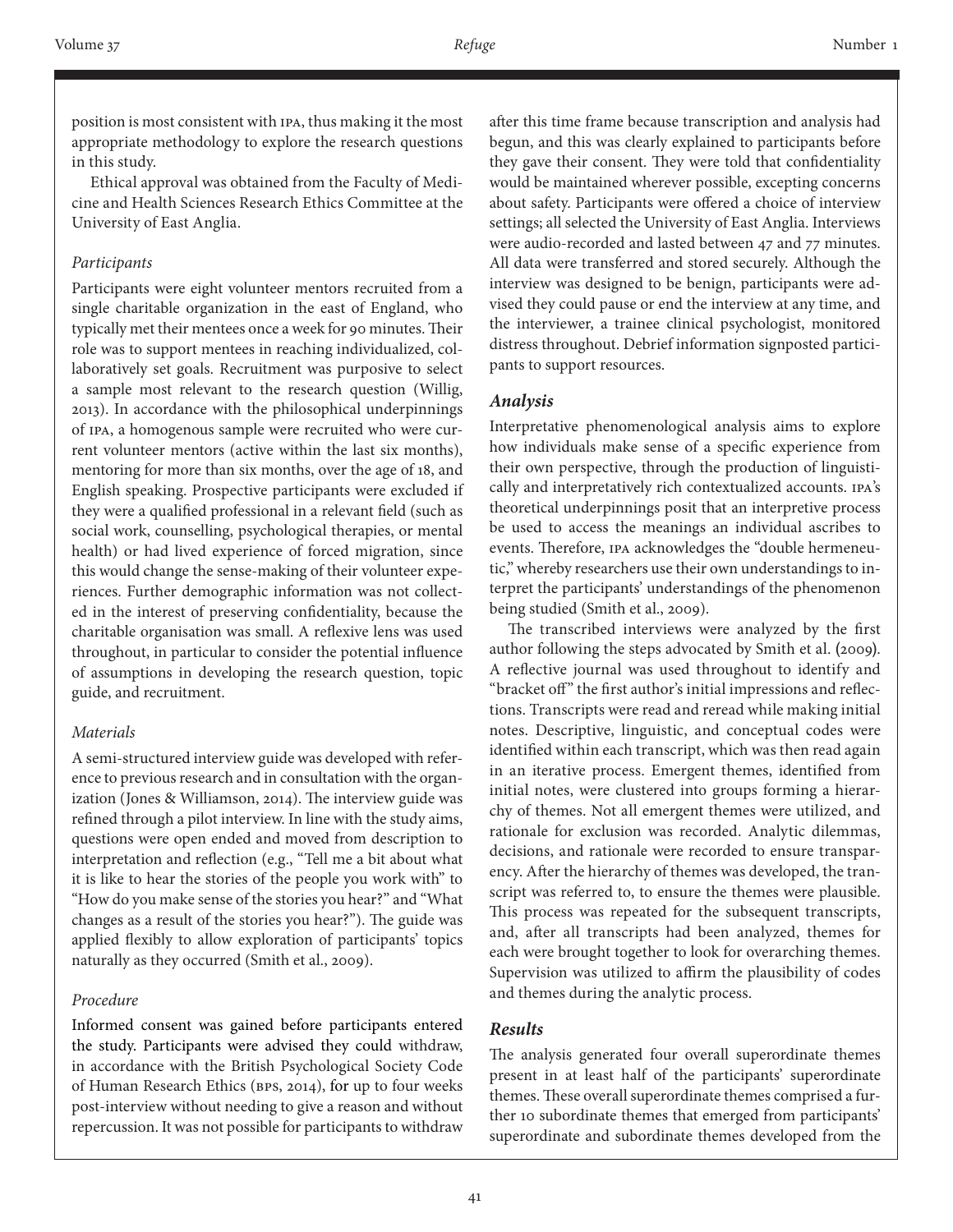transcripts. The appendix, which illustrates the structure of the themes and their relationships to the individual accounts, may be downloaded from the Refuge website.<sup>2</sup>

Each superordinate theme will be discussed in detail, illustrated by individual participant accounts with verbatim extracts to explore the individuality across participants. In some instances, related participant experiences are also summarized. Within this section potentially identifiable information has been replaced. Pseudonyms have been used to protect participant confidentiality.

# *Theme 1: Paralyzed by Responsibility and Powerlessness*

Mentors felt an overwhelming sense of responsibility for their mentees, coupled with powerlessness. They heard about their mentees' experiences of settling and living in the United Kingdom, their hopes and daily challenges. They also heard about mentees' worries about situations such as their asylum status or separation from their families. Mentors felt a strong desire to improve things for their mentees and to alleviate their distress and discomfort, often driven by their personal values, sense of morality and justice. Essie conveyed a sense of despair of being unable to do more for her mentee, and her inability to influence certain situations.

Essie. There's other times where I walk away thinking, "Oh my God, I can't do a thing to help this person," and "I wish I could do more," and you know just sort of concerned about the lack of power that we have perhaps to influence things.

Roy spoke of experiencing powerful emotional reactions to situations in which he felt fearful and responsible for his mentee.

Roy. It's quite anxiety provoking at times, like you'd be worried about him, or we've gotten into this mode where he'll come up and he'll go, "Big problem, big problem," and my heart stops and I go, "What's going on? Is he involved with the police, is he getting kicked out, is he going to be homeless?"

Here, Roy's phrase "my heart stops" creates an evocative moment denoting panic. Roy lists possible problematic situations in quick succession, suggesting tumbling thoughts. He seems to be questioning how he is going to help his mentee and also indicates that this is a common occurrence—"we've gotten into this mode"—which adds to the sense of powerlessness.

Mentors often felt pressured by this simultaneous need and inability to "rescue" their mentees. Tyrone used the phrase "How on earth?" to illustrate his hopelessness and

inability to respond to a difficult situation. Jeff also questioned how mentors are supposed to help and highlighted the pressure he feels.

JEFF. How does the mentor who may not have ever done that before … you know, got no clue how it works … okay using the internet you can spend an hour or so trying to find out how to do it, but that time they've got into arrears … so you can rescue them once they've got into trouble, yes, by finding out, but actually there's no I have to say manual of how you how someone needs to fit into how things work—not society, but how things work in the UK.

Often external forces contributed to this sense of powerlessness. Roy and Jeff both spoke about feeling frustrated and powerless when interacting and liaising with complex systems such as housing authorities, councils, and financial authorities on behalf of their mentees. For Tyrone, the support his mentee was getting from his school was a source of discontent.

Tyrone. It's just like his situation and how like there aren't enough resources for him and he's still not getting enough time like the school he's going to.

When participants were able to identify something they could do to help, this enabled them to remain motivated and encouraged. There was a common attitude of "as long as I'm doing something to help, I'm making a worthwhile difference," as illustrated by Marion.

Marion. You feel uncomfortable because you don't … you kind of initially want to solve the problem but you can't. You can't solve anything for them so you're sort of ... I mean, I feel then just sort of forced to just go … just be there for them, just be present and don't panic, and go, "Oh God! OK, what can I say, what's going to make them feel better?" You know, like … what can we do now to distract or something and yeah … so that's been my overall feeling like … when it is just to like really show him that you're there and like you listen to them.

Marion identifies the unpleasant feelings she experiences from being unable to help as much as she would like. Her descriptions "you can't solve anything for them" and "forced to just" evoke a sense of helplessness and being unable to control the situation or alleviate the problem. However, Marion then identifies that just "being with" her mentee is helpful, and her focus changes from solving the problem to supporting her mentee emotionally, "show him that you're there."

<sup>2.</sup> See appendix (separate file), http://doi.org/10.25071/1920-7336.40708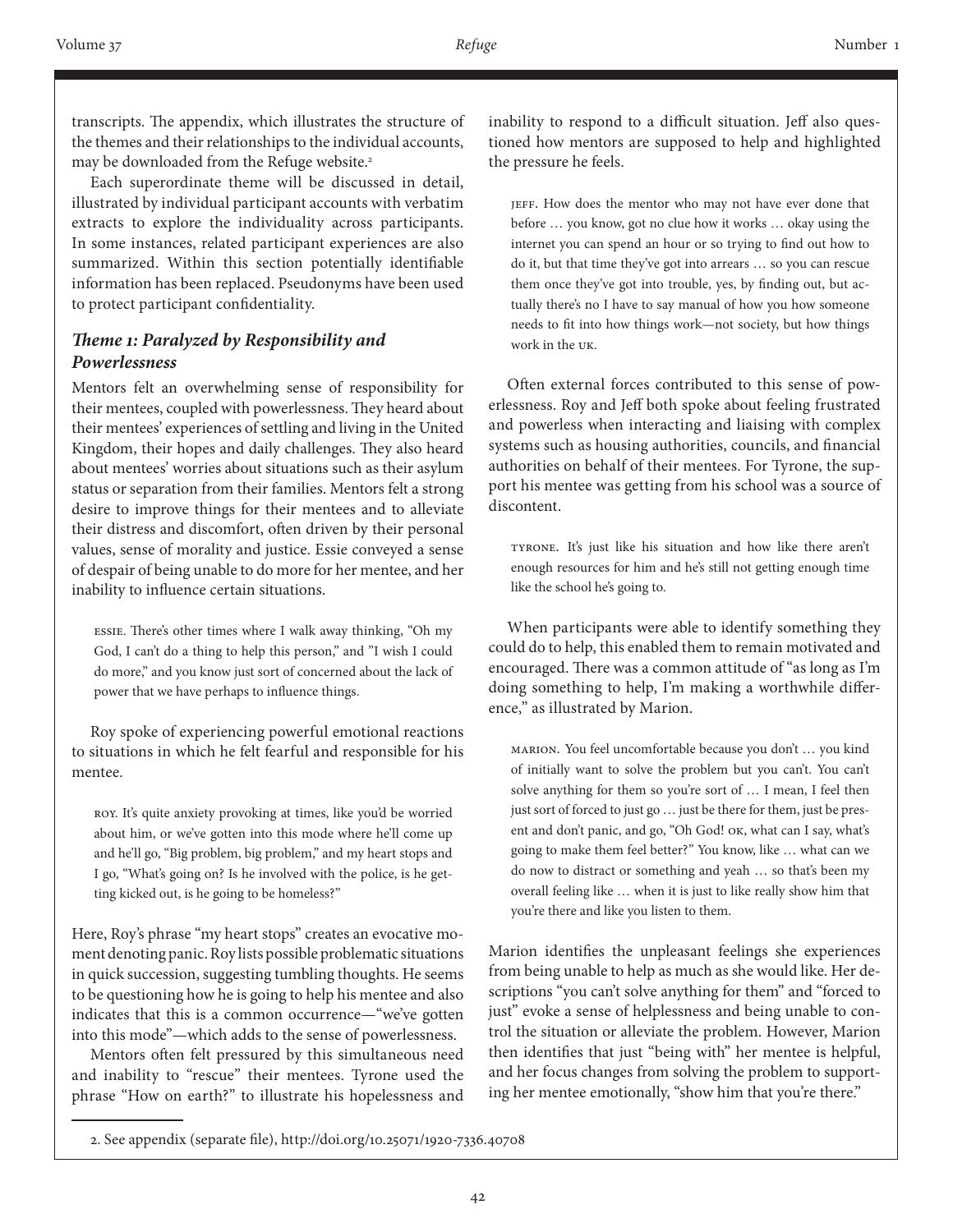#### *Theme 2: Weighty Emotional Fallout*

The emotional toll for mentors was sometimes overwhelming, and they conveyed a sense of heaviness. Participants consistently described experiencing personal ongoing distress, and occasionally horror at what they heard. Participants linked this to empathizing with and hearing about mentees' situations, both past and present, and also fears for their mentee's future. One mentor voiced how experiencing and being exposed to constant distress had led to "emotional fatigue."

Marion. You lose touch with the … the emotion because it's … you're just confronted with it as an everyday thing, and so you kind of go, "Oh well, that's just … I can't feel that emotion every day." It'll be tiring to constantly be reminding myself of how you can feel after certain like moments of actually imagining, you know, what a horrible experience that people have gone through.

Marion appeared to be tired during the interview. She struggled to form coherent sentences—"lose touch with the … the" and "oh well, that's just … can't"—suggesting this part of her experience is disruptive and difficult to articulate. Her powerful phrase "I can't feel that emotion every day" gives a sense of being burdened. The length of her full description adds to the sense of being overwhelmed. The timing of a subsequently requested drink break seems important—perhaps indicating this topic was aversive.

Some participants tried to protect themselves by disconnecting from their mentees and emotive material, highlighting concerns about over-connecting, predominantly in relation to burnout and becoming "ill" from too much exposure to emotive material. Lana twice referred to others' emotions as "poison," conveying a powerful and emotive sense of danger and implying fear. Both Lana and Tyrone felt that achieving a good balance between connecting and not connecting was important for their own self-care, and for their mentee's experience. Lana highlighted this in her repeated use of the phrase "compassionate distancing." Lana and Tyrone located self-efficacy and responsibility within their mentees, perhaps to distance themselves from feeling overly responsible for their mentees as part of their strategy to avoid becoming too connected.

Lana. You can only so far help people as well. So it's kind of like being compassionate and not allowing yourself to get absorbed in it … 'cause as soon as you get absorbed in it I think you've gone, and you can't really help another 'cause you're in the pit with them … So yes that I'd say like you observe it and you stay focused, and you know in that way you can be compassionate and throw them the stick to get them out rather than jump in and both be lost.

In this extract Lana uses a goal-orientated metaphor, which denotes her having a job to do and needing to take a different stance to the mentee in order to be helpful. The references "you've gone" and "both be lost" indicate high stakes and danger in this scenario, and a finality to potential consequences. She is located as the more powerful and responsible individual in the pit metaphor, in contrast to the beginning of the extract where she states that you can only help people so far. However, she is at risk of being in the pit with them, which suggests a merging of selves and boundaries and of being "brought down." This provides a potential link to the theme of "navigating murky boundaries." These contrasts and the hypothesized positions of being in the pit or being out of the pit convey the dynamic of power and powerlessness, which seems to permeate her experience, providing a link to the theme of "paralyzed by responsibility and powerlessness." Her "distancing" in the metaphor allows her to avoid becoming overwhelmed and "lost" in response to the emotionality of the situation.

Some mentors appeared to neglect their own emotional needs. Several suggested they ought to be able to cope because they "had it easier" than their mentees. Tyrone commented that he would want any additional emotional support to go to mentees before mentors, and Vicki described prioritizing her mentee's feelings over her own. However, mentors also consistently described needing emotional support. Roy spoke of feeling "disconnected" from the voluntary organization and isolated in his mentoring role. Essie spoke about her hopes the interview might offer a space to help process her feelings.

Essie. It is more the kind of psychological things … I mean even this, you know that's one of the reasons I thought … I thought actually it would just be quite good for me to come and talk about this for an hour or so, so maybe the sort of talking aspect is … is a useful thing, and if it was there, people would use it, definitely.

Essie shares her thinking prior to the interview itself, indicating that this was an issue she was already considering, and perhaps indicating she was hoping that the space to talk might help her make sense of her feelings. She suggests that there isn't a space for her or others to talk through their feelings and "psychological" things, conveying a sense of lack of support. Her use of formal language could suggest she perceives this issue to be serious. Furthermore, some mentors commented they would not begin a subsequent mentorship—perhaps symbolizing the draining nature of their experience and the lack of support available to them.

## *Theme 3: Navigating Murky Boundaries*

Mentors often found it hard to decide where to place boundaries and were drawn to bend boundaries by their care and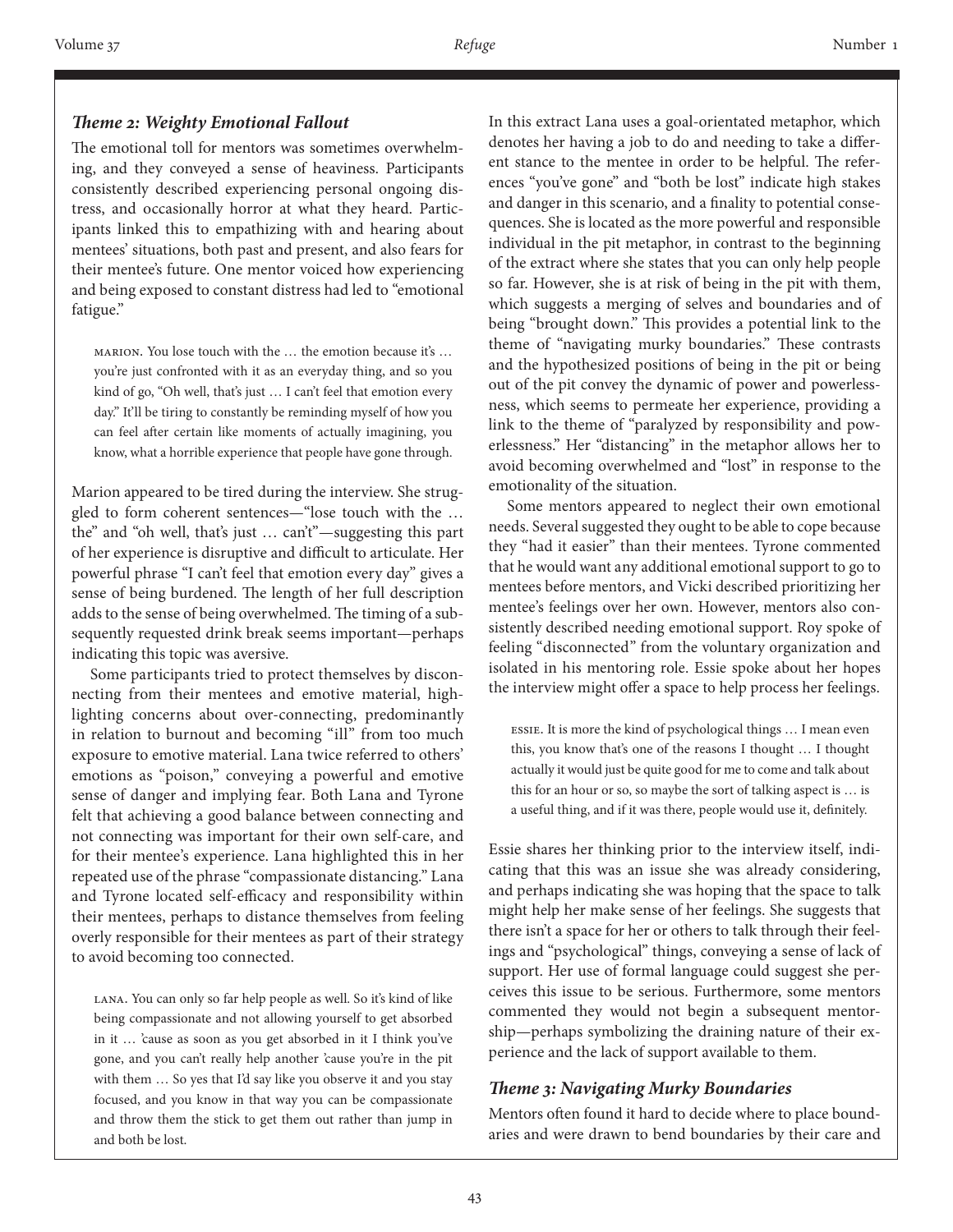concern for mentees. For some (Essie and Roy) this was experienced as a gradual blurring that "crept in." For Jeff the desire to help was so strong he chose to forego "the rules" in order to help his mentee.

Jeff. You think bloody hell something will happen here you know … so I did I guess I broke some of the mentoring rules, so I got … I leant him some sleeping bags, blow-up mattresses, camping chairs, you know, just to give them somewhere to sleep and sit yes … and then trying to help him hunt up some furniture.

Jeff uses profanity to emphasize the strength of his feelings in relation to the situation. The phrase "something will happen here" suggests Jeff had fears for his mentee in the event he did not intervene, and this drove him to act. Here a link to the theme "paralyzed by responsibility and powerlessness" is seen through Jeff's sense of responsibility to his mentee. Rather than remaining powerless, Jeff chooses to act, regardless of "the rules."

Some participants described difficulties balancing friendship and boundaries, with most describing the relationship as a type of friendship. Participants experienced this developing naturally, and some relaxed the boundaries of their relationship, becoming involved with their mentee's social circle (or vice versa) and spending time together informally.

Marion. I just can't do that with him in the same way, so I'm just going to make my own judgments on like where … like how … like what the … because he needed like he … he's just such a social person, like he loved meeting my [relation], and like we just we were out, and it was like summertime, and so yeah I sort of felt like I could be a bit like more free with it and just not so … yeah I guess not sort of sectioning it off as meeting someone who needed the special help but just sort of like another human being who enjoyed … in his case at least he enjoys meeting new people, and he's just very sort of outgoing and so it's kind of like cool—OK, then I can just be a friend.

Marion repeatedly emphasizes the benefit of relaxing boundaries for her mentee, also implying this was necessary to maintain the relationship. Here she may be justifying her decision to relax the boundaries, feeling that others may not approve (elsewhere she states this is discouraged). The use of the phrases "with him" and "my own judgments" suggests Marion sees appropriate boundaries as shifting, rather than being static.

Tonya illustrated feeling tension between the friendship and mentoring role, referencing her reluctance to share information in group supervision and feeling "bad," perhaps guilty, for doing so. She references the trust her mentee

has placed in her and uses the phrase "grassed on" (reporting someone to an authority figure), which has particularly negative connotations concerning betraying loyalty.

Tonya. I'm quite close to her as well, so I would be like we are friends I think … I felt bad for even saying something. I don't know whether you remember, I felt like I'd grassed on her in a way about what had happened … I would feel like she would not like it I was talking about certain things in front of people because we do meet and she does trust me and I trust her so we … I wouldn't do that to her anyway, so I find that challenging definitely.

The accounts suggest there is an ongoing tension, judgment, and negotiation regarding boundaries, which contribute to mentors' abilities to carry out their role. There was a sense of boundaries being the mentor's own responsibility, rather than a responsibility shared with the organization.

## *Theme 4: Enriched with Hope, Joy, and Inspiration*

Despite the challenges, mentors found the experience inspiring, fulfilling, and joyful. Most participants referred to their mentees as either inspirational or amazing. Often this was seen as a result of witnessing resilience or courage and perseverance. Tyrone described moments of "pure happiness," and Roy spoke about feeling his "hope in humanity" had increased. Roy also repeatedly used the word "enriched" to indicate the desirable influence his mentoring had on him. The connection mentors had with their mentees seemed to give many mentors a sense of enjoyment, meaning, and accomplishment. Lana reflected on how she had not expected this two-way process.

Lana. I was surprised about was the amount of appreciation that I've felt, you know, from meeting him and what I get out of it, you know, because before it was like, I'll go and help them, you know, the people that need my help, whereas actually like every time I go I come back feeling so much more, you know, joyful and like … yes like just like wow, you know.

Similarly, Jeff spoke of feeling "rewarded" through his role, stating that this was what enabled him to continue with it. Tonya spoke about feeling that she had gained perspective on life.

Tonya. I just think it's amazing. I just look at her and think you're so strong and it is inspirational to think that the impact that someone can have on you and I don't even know … I don't even know what happened to her and she's so positive and happy and always down for a laugh, and we always have a good time together, and I'm always happy to see her. I just think it makes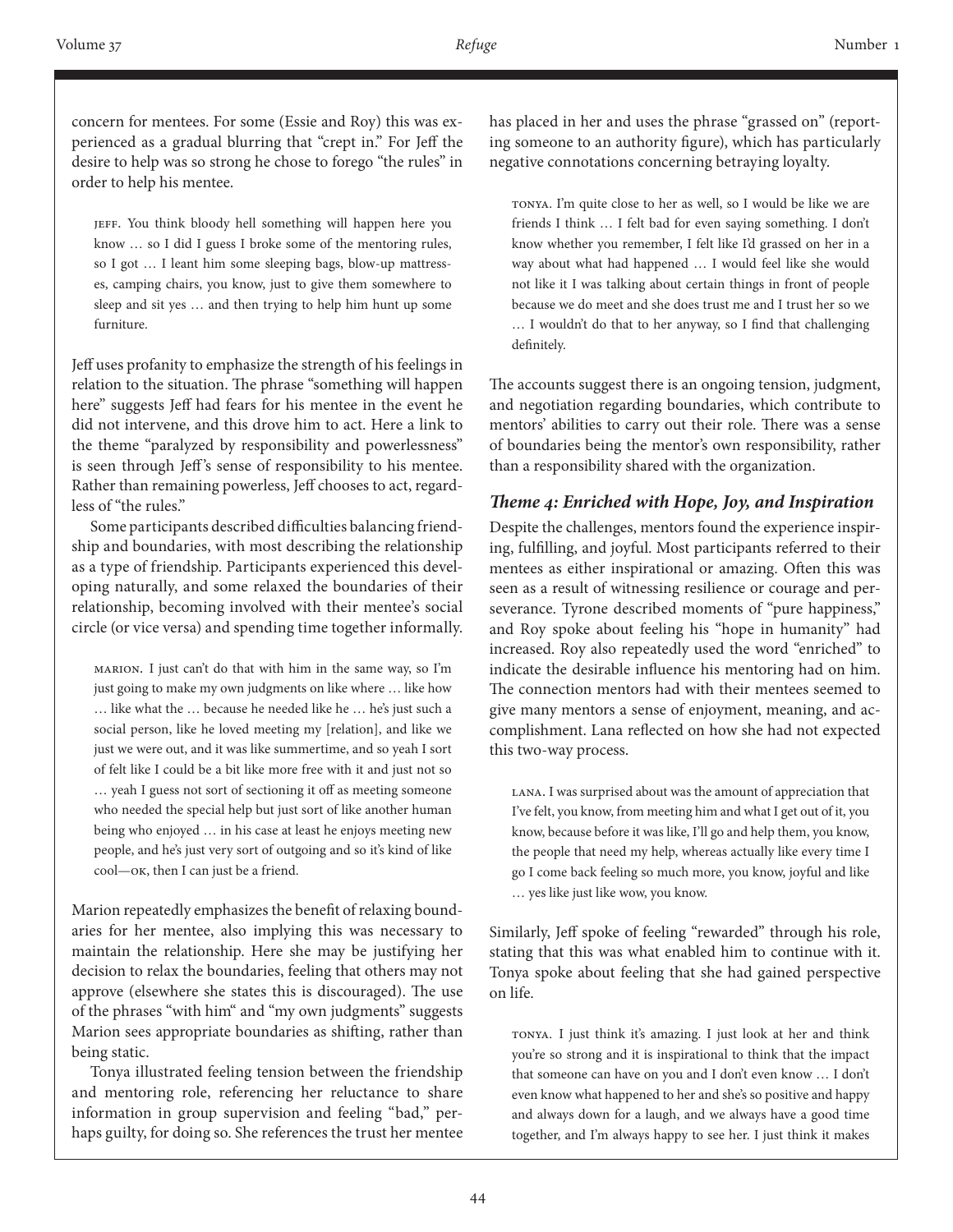you appreciate her as a person and puts it into perspective why so many people have problems that don't seem significant.

Here Tonya speaks quickly and confidently, using "so" and "always" to further emphasize her belief in her statements. She also conveys a sense of warmth, admiration, and respect for her mentee, sharing that she has shaped her perspectives despite not knowing the details of her journey to the United Kingdom.

Finally, some mentors felt improved in their outlook and ability to empathize with others, as described by Vicki.

Vicki. It's beneficial to yourself you get to kind of reflect on yourself and how you treat people … you learn how to listen and I think it helps you like treat people better as well … friends and family and that kind of thing.

Marion also spoke about becoming more empathetic and sensitive to others' experiences, as did Tyrone. This theme was often revisited by participants in their closing statements. It seemed they felt the inspiration, appreciation, and growth they gained was an important part of their experience, which they wanted to encapsulate in a "take-home message" to the researcher. Furthermore, it seemed these experiences offered mentors some protection against the more difficult aspects of mentoring, particularly those described in the theme "weighty emotional fallout."

#### *Discussion*

The literature has explored the experiences of professionals working with forced migrants, identifying this as a complex phenomenon and emphasizing challenges in listening to accounts of trauma and the importance of support and supervision. Given the reliance by many charitable organizations on volunteers to support forced migrants, often without regular support structures, this study aimed to explore volunteers' experiences of hearing forced migrants' stories. Rather than hearing substantial, repeated accounts of mentees' journeying and historical trauma, volunteer mentors heard snippets over time and most commonly heard stories of post-migratory lives and fears for the future. Participants focused largely on the emotional implications of hearing these stories, perhaps indicating the emotiveness of their experience.

Theme one, "paralyzed by responsibility and powerlessness," encapsulated mentors' simultaneous feelings of responsibility and helplessness. Participants felt ineffective to help their mentees and sometimes overwhelmed. Literature on volunteers, counsellors, and specialist practitioners identifies a similar sense of helplessness in relation to effecting change, linking this to burnout (e.g., Apostolidou, 2016a). Experiences of dualistic hope and hopelessness were

described by refugee centre staff, interpreters, and mental health professionals working with forced migrants (e.g., Barrington & Shakespeare-Finch, 2014), which links this theme to the final theme, "enriched in hope and joy" in the current study. To sustain motivation and well-being, some participants focused on the changes they were able to make or had made. This could be considered a coping strategy that protects mentors against overwhelming feelings of powerlessness or helplessness. Other volunteers supporting forced migrants have named seeing successful outcomes as positive, fulfilling, and motivational (Jones & Williamson, 2014).

Theme two, "weighty emotional fallout," explored the emotional implications of mentors' ongoing distress, which often involved fearing what might happen to their mentee. Similarly, volunteers interviewed by Jones and Williamson (2014) experienced distress from worrying about asylum decisions and possibilities of destitution. Strong feelings of empathy and distress were experienced by counsellors and interpreters working with forced migrants (Century et al., 2007; Splevins et al., 2010). Similarly, voluntary organizations offering befriending programs have reported instances of volunteers being overwhelmed by refugees' complex needs and "anguishing situations" where they feel helpless and powerless (Behnia, 2007). Behnia identifies situations where volunteers can do little to help and find the complicated legal aspects of helping as contributing to this, which was also evident in the mentors' experiences in the present study. However, feelings of shock and trauma were not generally experienced by the mentors in this study, in contrast to previous research (Behnia, 2007; Splevins et al., 2010). This difference could be due to lesser exposure to traumatic materials for the participants in the present study.

Some mentors articulated refraining from connecting too much with mentees' emotional experiences. This was conceptualized as a self-protecting strategy to reduce likelihood of burnout, which also enabled mentors to remain compassionate and efficiently support their mentees. Ludick and Figley (2017) pose that detachment is a common selfcare strategy in those exposed to trauma to retain resilience and compassion. Conversely, there is some suggestion that connecting with others and with those who are traumatized aids to prevent burnout in highly emotive and distressing situations, though this research does not specifically concern supporting forced migrants (Kearney et al., 2009). Although there seemed to be conflicting positions for mentors in taking care of their own emotions, there was a strong and consistent sense that they need emotional support from their organization. This has been identified as particularly important for mental health professionals working with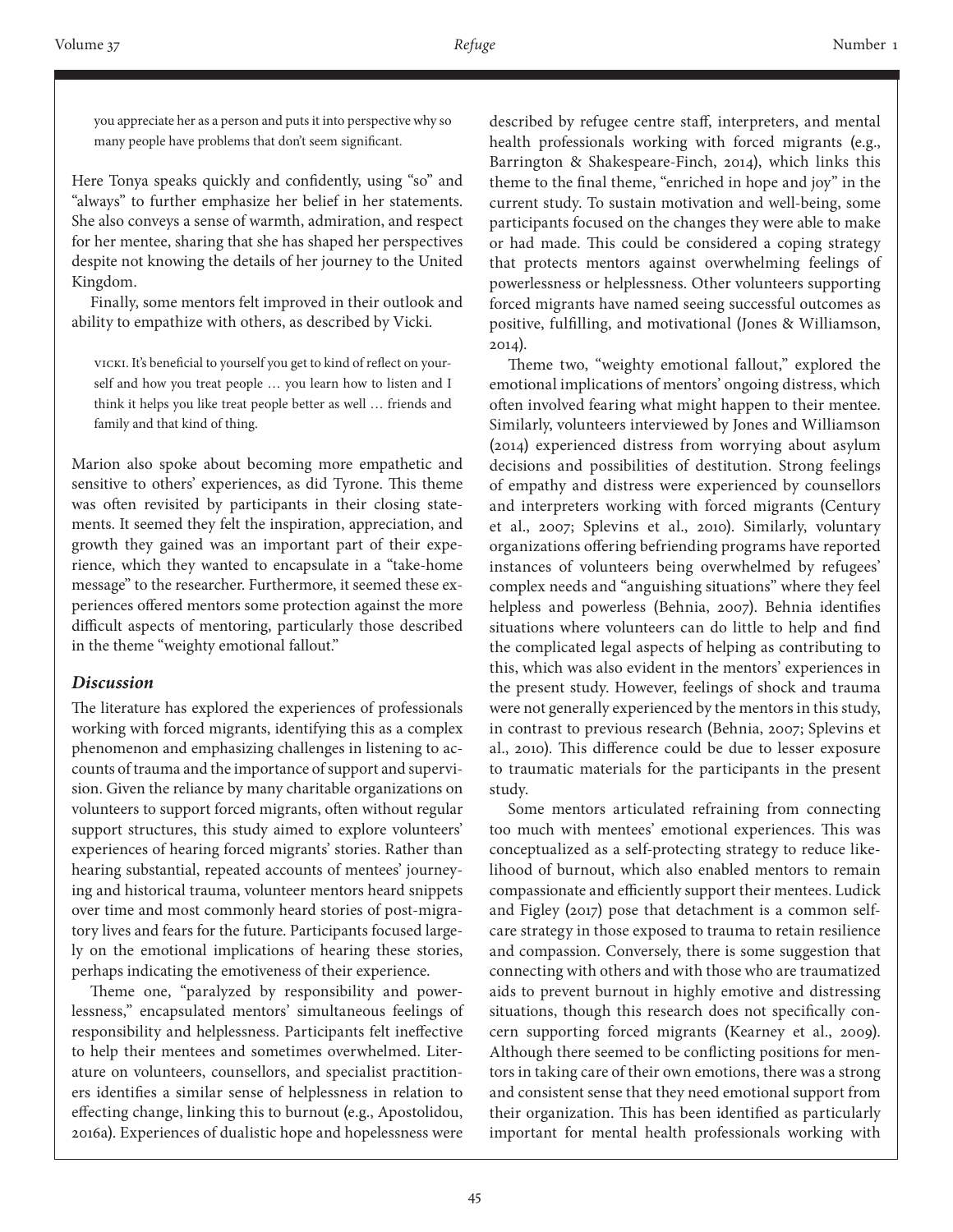forced migrants (Apostolidou, 2016a; Barrington & Shakespeare-Finch, 2014).

Theme three, "navigating murky boundaries," considered how mentors weighed where to place boundaries and how boundaries became eroded. This finding adds to the literature that documents the difficulties in negotiating appropriate boundaries with forced migrants (Century et al., 2007; Jones & Williamson, 2014; Splevins et al., 2010). Some mentors chose to forego boundaries in order to help their mentees and to counteract feelings of powerlessness. Counsellors have also described choosing to "step outside of" boundaries out of feelings of impotency and a need to help forced migrants in some situations (Century et al., 2007). In both instances this seems to be linked to feelings of moral imperative to help others in dire or unjust situations.

In the current study, mentors usually considered themselves becoming friends of their mentees, yet recognized boundaries were needed. Not only do participants support a population with specialist needs, but the nature of their role requires the formation of a strong relationship (Ragins et al., 2000). Fell and Fell (2014) detail the difference between befriending and friendship. They discuss how befriending involves being in a more powerful position and helping another, whereas friendship is defined as a mutually beneficial relationship. However, aspects of both are relevant for mentors. Mentors have a position of relative power and are supporting mentees; however, they also see the relationship as a friendship from which they too are benefiting. Therefore, it is logical that confusion and difficulties in implementing boundaries may arise. The literature suggests that good supervision and training is integral to reducing this difficulty for those supporting forced migrants (e.g., Apostolidou, 2016b). Hoad (2002) argues that organizations must be responsible for supporting volunteers in creating and maintaining consistent boundaries through ongoing supervision. Gilbert (2001) specifically advocates the use of reflective practice and supervision in considering boundaries and obligations to service users in professional roles. Furthermore, supervision has been shown to reduce stress and burnout when working within emotionally challenging settings (Bradshaw et al., 2007; Edwards et al., 2000).

Theme four, "enriched with hope, joy, and inspiration," encompassed the energizing and hopeful aspects of mentors' experiences. Many related this aspect of their experience to the connections they enjoyed with their mentees. Other research with volunteers supporting forced migrants cites the relationship as the most positive aspect of their work (Jones & Williamson, 2014). The relationship experience was identified as a superordinate theme in a study of therapists' experience (Schweitzer et al., 2015). Moreover, compassion and relating to forced migrants was interpreted as a

protective factor against vicarious trauma for refugee centre staff (Guhan & Liebling-Kalifani, 2011). This aspect of the mentors' experience may therefore potentially have benefits in relation to managing the distress they also experienced.

Mentors spoke passionately about feeling inspired and fulfilled. and having grown in their appreciation for life and their empathy for others. They conveyed a sense of renewal and enrichment through their experiences and often through witnessing resilience from their mentees, which seemed to positively influence the way they saw their lives. These experiences are similar to those of others who work with or support forced migrants. Interpreters have also described a sense of joy, admiration, reward, and aspirations to live deeper, more meaningful lives from working with forced migrants (Splevins et al., 2010). Trauma therapists have reported gains in empathy, compassion, tolerance, and sensitivity, and appreciation of life (Arnold, 2005). Similarly, mental health professionals, therapists, and counsellors working specifically with forced migrants report a variety of enriching changes, including feelings of reward, appreciation, satisfaction, privilege, change in life philosophy, and sense of purpose (e.g., Century et al., 2007). Hernandez-Wolfe and colleagues (2015) describe the interaction between distress and these responses as "profound intertwined experiences of pain, hope and joy." In the current study these enriching experiences appeared to be highly important to the well-being of mentors and to their continuation in their roles. Despite formally taking only 90 minutes a week of mentors' time, the diverse and deep emotional responses explored here seem to suggest that the mentoring experience has important meaning and significance for mentors, and potentially has implications that influence their lives more widely.

#### *Implications*

This study has a range of implications for theory, service design, and clinical application. Theoretically, this research has provided an initial understanding of what voluntarily mentoring forced migrants in the United Kingdom is like. It has highlighted emotional challenges, mentors' sense of responsibility, and the importance of feeling efficacious. Although participants experienced powerlessness and distress, they also felt hopeful, encouraged, and fulfilled by their mentoring.

Organizations in the United Kingdom using volunteer mentors to support forced migrants may need to attend particularly to trauma, self-care, and boundaries in training, even when roles do not involve direct trauma work. Given the distress and dilemmas experienced by participants, specialist supervision with a validating, emotional focus should be provided wherever possible. Support from psychologists or other professionals proficient in supporting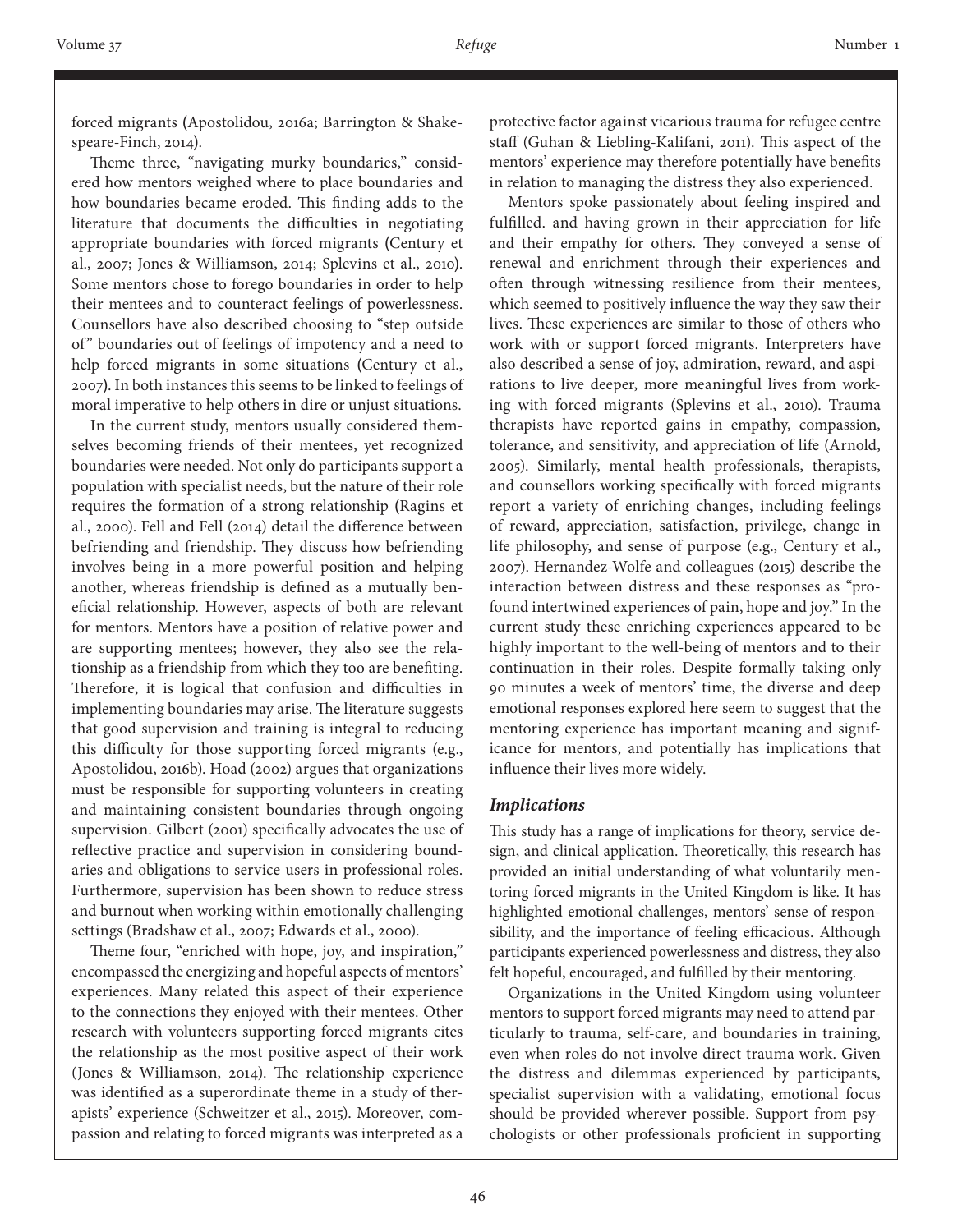those working with traumatized populations may be advantageous. It is recognized that organizations may be charitable, and resources may be limited; however, investing in these areas might aid sustainability by improving volunteer retention, resilience, and efficiency. Organizations may wish to consider how to monitor volunteer well-being and create non-stigmatizing avenues for those struggling.

# *Conclusion*

This study explores a novel research area using methodology particularly suited to this end. It provides greater understanding of the commonalities of experience of regularly voluntarily mentoring forced migrants in the United Kingdom, attempting to give an idiographic and interpretive account. The epistemological approach is consistent throughout, and steps have been taken to strengthen the quality of the approach, including the use of a pilot, reflective journal, and supervision.

There are many possible areas for further research. This could investigate further the scope of distress experienced in this population and consider how to monitor and improve well-being. Since this study has highlighted the importance of the mentoring relationship and of supervision, research into what facilitates a "good" mentoring relationship, or how mentors can manage a difficult relationship, would be appropriate. Similarly, research into how supervision is experienced, or evaluating supervision for this population, is highly important. Research could also explore the experiences of volunteers with different roles, or those located in different organizations and geographies.

## *Declaration of Conflicting Interests*

The authors declare that there is no conflict of interest.

# *Funding*

This research received no specific grant from any funding agency in the public, commercial, or not-for-profit sectors.

# *References*

- Apostolidou, Z. (2016a). Constructions of emotional impact, risk and meaning among practitioners working with asylum seekers and refugees. *Counselling & Psychotherapy Research, 16*(4), 277–287. [https://doi.org/10.1002/](https://doi.org/10.1002/capr.12087) [capr.12087](https://doi.org/10.1002/capr.12087)
- Apostolidou, Z. (2016b). The notion of professional identity among practitioners working with asylum seekers: A discursive analysis of practitioners' experience of clinical supervision and working context in work with asylum seekers. *European Journal of Psychotherapy & Counselling, 18*(1), 4–18. <https://doi.org/10.1080/13642537.2015.1130073>
- Arnold, D., Calhoun, L. G., Tedeschi, R., & Cann, A. (2005). Vicarious posttraumatic growth in psychotherapy. *Journal of Humanistic Psychology, 45*(2), 239–263. [https://doi.](https://doi.org/10.1177/0022167805274729) [org/10.1177/0022167805274729](https://doi.org/10.1177/0022167805274729)
- Barrington, A. J., & Shakespeare-Finch, J. (2013). Working with refugee survivors of torture and trauma: An opportunity for vicarious post-traumatic growth. *Counselling Psychology Quarterly, 26*(1), 89–105. [https://doi.org/10.10](https://doi.org/10.1080/09515070.2012.727553) [80/09515070.2012.727553](https://doi.org/10.1080/09515070.2012.727553)
- Barrington, A. J., & Shakespeare-Finch, J. (2014). Giving voice to service providers who work with survivors of torture and trauma. *Qualitative Health Research, 24*(12), 1686–1699. <https://doi.org/10.1177/1049732314549023>
- Behnia, B. (2007). An exploratory study of befriending programs with refugees. *Journal of Immigrant & Refugee Studies, 5*(3), 1–19. [https://doi.org/10.1300/](https://doi.org/10.1300/J500v05n03_01) [J500v05n03\\_01](https://doi.org/10.1300/J500v05n03_01)
- Bradshaw, T., Butterworth, A., & Mairs, H. (2007). Does structured clinical supervision during psychosocial intervention education enhance outcome for mental health nurses and the service users they work with? *Journal of Psychiatric and Mental Health Nursing, 14*(1), 4–12.<https://doi.org/10.1111/j.1365-2850.2007.01021.x>
- British Psychological Society (BPS). (2014). *Code of human research ethics.* Retrieved from https://www.bps.org.uk/ sites/bps.org.uk/files/Policy/Policy - Files/BPS Code of Human Research Ethics.pdf
- Bryman, A. (2012). *Social research methods.* Oxford University Press.
- Century, G., Leavey, G., & Payne, H. (2007). The experience of working with refugees: Counsellors in primary care. *British Journal of Guidance & Counselling, 35*(1), 23–40. <https://doi.org/10.1080/03069880601106765>
- Edwards, D., Burnard, P., Coyle, D., Fothergill, A., & Hannigan, B. (2000). Stress and burnout in community mental health nursing: A review of the literature. *Journal of Psychiatric and Mental Health Nursing, 7*(1), 7–14. [https://](https://doi.org/10.1046/j.1365-2850.2000.00258.x) [doi.org/10.1046/j.1365-2850.2000.00258.x](https://doi.org/10.1046/j.1365-2850.2000.00258.x)
- Ehlers, A., & Clark, D. M. (2000). A cognitive model of posttraumatic stress disorder. *Behaviour Research and Therapy, 38*(4), 319–345. [https://doi.org/10.1016/](https://doi.org/10.1016/S0005-7967(99)00123-0) [S0005-7967\(99\)00123-0](https://doi.org/10.1016/S0005-7967(99)00123-0)
- Ellis, B. H., Kia-Keating, M., Yusuf, S. A., Lincoln, A., & Nur, A. (2007). Ethical research in refugee communities and the use of community participatory methods. *Transcultural Psychiatry, 44*(3), 459–481. [https://doi.](https://doi.org/10.1177/1363461507081642) [org/10.1177/1363461507081642](https://doi.org/10.1177/1363461507081642)
- Fazel, M., Wheeler, J., & Danesh, J. (2005). Prevalence of serious mental disorder in 7000 refugees resettled in western countries: A systematic review. *The*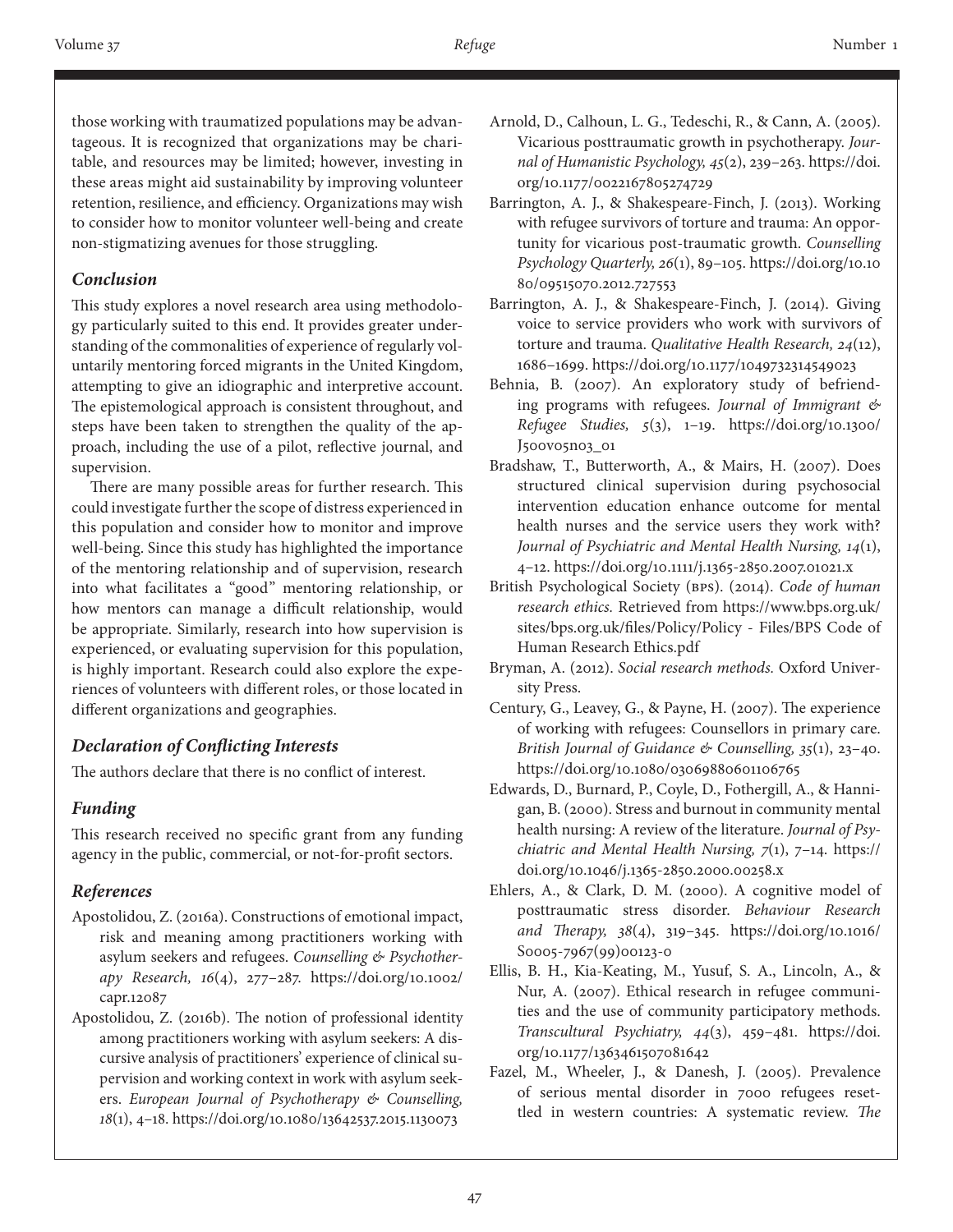*Lancet, 365*(9467), 1309–1314. [https://doi.org/10.1016/](https://doi.org/10.1016/S0140-6736(05)61027-6) [S0140-6736\(05\)61027-6](https://doi.org/10.1016/S0140-6736(05)61027-6)

- Fell, B., & Fell, P. (2014). Welfare across borders: A social work process with adult asylum seekers. *British Journal of Social Work, 44*(5), 1322–1339. [https://doi.org/10.1093/](https://doi.org/10.1093/bjsw/bct003) bjsw/bctoo3
- Gilbert, T. (2001). Reflective practice and clinical supervision: Meticulous rituals of the confessional. *Journal of Advanced Nursing, 36*(2), 199–205. [https://doi.](https://doi.org/10.1046/j.1365-2648.2001.01960.x) [org/10.1046/j.1365-2648.2001.01960.x](https://doi.org/10.1046/j.1365-2648.2001.01960.x)
- Guhan, R., & Liebling-Kalifani, H. (2011). The experiences of staff working with refugees and asylum seekers in the United Kingdom: A grounded theory exploration. *Journal of Immigrant & Refugee Studies, 9*(3), 205–228. <https://doi.org/10.1080/15562948.2011.592804>
- Hernandez-Wolfe, P., Killian, K., Engstrom, D., & Gangsei, D. (2015). Vicarious resilience, vicarious trauma, and awareness of equity in trauma work. *Journal of Humanistic Psychology, 55*(2), 153–172. [https://doi.](https://doi.org/10.1177/0022167814534322) [org/10.1177/0022167814534322](https://doi.org/10.1177/0022167814534322)
- Hoad, P. (2002). Drawing the line: The boundaries of volunteering in the community care of older people. *Health and Social Care in the Community, 10*(4), 239–246. Retrieved from [https://onlinelibrary.wiley.com/doi/](https://onlinelibrary.wiley.com/doi/pdf/10.1046/j.1365-2524.2002.00361.x) [pdf/10.1046/j.1365-2524.2002.00361.x](https://onlinelibrary.wiley.com/doi/pdf/10.1046/j.1365-2524.2002.00361.x)
- Jones, C., & Williamson, A. (2014). Volunteers working to support migrants in Glasgow: A qualitative study. *International Journal of Migration, Health and Social Care, 10*(4), 193–206. [https://doi.org/10.1108/](https://doi.org/10.1108/IJMHSC-10-2013-0034) [IJMHSC-10-2013-0034](https://doi.org/10.1108/IJMHSC-10-2013-0034)
- Kearney, M. K., Weininger, R. B., Vachon, M. L. S., Harrison, R. L., & Mount, B. M. (2009). Self-care of physicians caring for patients at the end of life. *Journal of the American Medical Association, 301*(11), 1155. [https://doi.](https://doi.org/10.1001/jama.2009.352) [org/10.1001/jama.2009.352](https://doi.org/10.1001/jama.2009.352)
- Ludick, M., & Figley, C. R. (2017). Toward a mechanism for secondary trauma induction and reduction: Reimagining a theory of secondary traumatic stress. *Traumatology, 23*(1), 112–123.<https://doi.org/10.1037/trm0000096>
- Lusk, M., & Terrazas, S. (2015). Secondary trauma among caregivers who work with Mexican and Central American refugees. *Hispanic Journal of Behavioral Sciences, 37*(2), 257–273. <https://doi.org/10.1177/0739986315578842>
- Morgan, G., Melluish, S., & Welham, A. (2017). Exploring the relationship between postmigratory stressors and mental health for asylum seekers and refused asylum seekers in the UK. *Transcultural Psychiatry, 54*(5–6), 653–674. <https://doi.org/10.1177/1363461517737188>
- Neuner, F., Schauer, M., Klaschik, C., Karunakara, U., & Elbert, T. (2004). A comparison of narrative exposure therapy, supportive counseling, and psychoeducation

for treating posttraumatic stress disorder in an African refugee settlement. *Journal of Consulting and Clinical Psychology.* <https://doi.org/10.1037/0022-006X.72.4.579>

- Pietkiewicz, I., & Smith, J. A. (2014). A practical guide to using interpretative phenomenological analysis in qualitative research psychology. *Czasopismo Psychologiczne– Psychological Journal.* [https://www.researchgate.net/](https://www.researchgate.net/publication/263767248_A_practical_guide_to_using_Interpretative_Phenome) [publication/263767248\\_A\\_practical\\_guide\\_to\\_using\\_](https://www.researchgate.net/publication/263767248_A_practical_guide_to_using_Interpretative_Phenome) [Interpretative\\_Phenomenological\\_Analysis\\_in\\_qualita](https://www.researchgate.net/publication/263767248_A_practical_guide_to_using_Interpretative_Phenome)[tive\\_research\\_psychology](https://www.researchgate.net/publication/263767248_A_practical_guide_to_using_Interpretative_Phenome)
- Ragins, B. R., Cotton, J. L., & Miller, J. S. (2000). Marginal mentoring: The effects of type of mentor, quality of relationship, and program design on work and career attitudes. *Academy of Management Journal, 43*(6), 1177– 1194. <https://doi.org/10.5465/1556344>
- Robertshaw, L., Dhesi, S., & Jones, L. L. (2017). Challenges and facilitators for health professionals providing primary healthcare for refugees and asylum seekers in high-income countries: A systematic review and thematic synthesis of qualitative research. *BMJ Open, 7*(8), e015981.<https://doi.org/10.1136/BMJOPEN-2017-015981>
- Rosbrook, B., & Schweitzer, R. D. (2010). The meaning of home for Karen and Chin refugees from Burma: An interpretative phenomenological approach. *European Journal of Psychotherapy, 12*, 159–172. https://doi.org/10 .1080/13642537.2010.488876
- Schweitzer R. D., & Steele, Z. (2008). Researching refugees: Methodological and ethical considerations. In P. Liamputtong (Ed.), *Doing cross-cultural research: Ethical and methodological considerations* (pp. 87–102). Springer.
- Schweitzer, R., van Wyk, S., & Murray, K. (2015). Therapeutic practice with refugee clients: A qualitative study of therapist experience. *Counselling and Psychotherapy Research, 15*(2), 109–118. <https://doi.org/10.1002/capr.12018>
- Shinebourne, P. (2011). The theoretical underpinnings of Interpretative Phenomenological Analysis (IPA). *Existential Analysis, 22*(1), 16–31.
- Smith, J. A., Flowers, P., & Larkin, M. (2009). *Interpretative phenomenological analysis: Theory, method, and research.*  SAGE Publications.
- Splevins, K. A., Cohen, K., Joseph, S., Murray, C., & Bowley, J. (2010). Vicarious posttraumatic growth among interpreters. *Qualitative Health Research, 20*(12), 1705–1716. <https://doi.org/10.1177/1049732310377457>
- Tedeschi, R. G., & Calhoun, L. G. (1996). The posttraumatic growth inventory: Measuring the positive legacy of trauma. *Journal of Traumatic Stress, 9*(3), 455–471. [https://](https://doi.org/10.1007/BF02103658) [doi.org/10.1007/BF02103658](https://doi.org/10.1007/BF02103658)
- Willig, C. (2013). *Introducing qualitative research in psychology.* Open University Press.